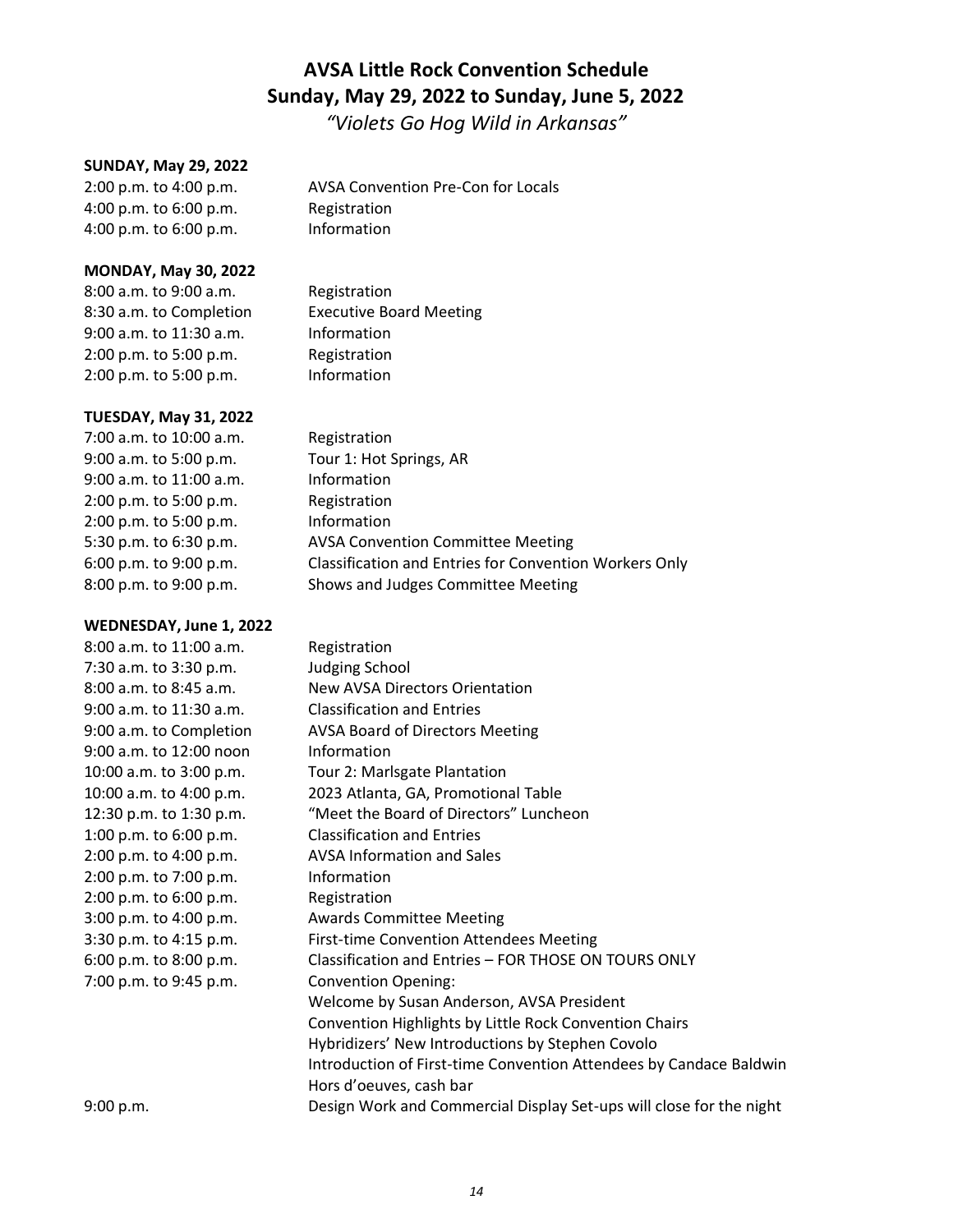#### **THURSDAY, June 2, 2022**

6:30 a.m. to 7:45 a.m. Design Exhibitors will be permitted to "touch up" designs and replace blossoms *only.* 7:00 a.m. to 11:00 a.m. Registration 8:00 a.m. to 11:00 a.m. Information 8:00 a.m. to 9:00 a.m. Judges' and Clerks' Instructions 9:00 a.m. to 12:00 noon Tour 3: Little Rock Sightseeing Tour 9:00 a.m. to Completion Judging of Show 9:00 a.m. to 12:00 noon AVSA Information and Sales 10:30 a.m. to 12:00 noon Session One Presentation 11:00 a.m. to 4:00 p.m. 2023 Atlanta, GA, Promotional Table 2:00 p.m. to 3:00 p.m. Publications Committee Meeting 2:00 p.m. to 4:00 p.m. Information 2:00 p.m. to 4:00 p.m. Registration 2:00 p.m. to 4:00 p.m. AVSA Information and Sales 3:00 p.m. to Completion Photography – Library and *AVM*

#### **FRIDAY, June 3, 2022**

9:00 a.m. to 10:00 a.m. Commercial Members' Meeting in Salesroom "It Followed Me Home. Now What?" by Rich Follett 1:00 p.m. to 5:00 p.m. Commercial Sales Open to Convention Registrants Only 3:00 p.m. to 4:00 p.m. Membership & Promotions Committee Meeting 4:00 p.m. to 5:00 p.m. Nominating Committee Meeting 4:00 p.m. to 5:00 p.m. Future Conventions Meeting 6:00 p.m. to 7:00 p.m. Hospitality Hour (cash bar) 7:00 p.m. to Completion Awards Banquet – Show awards will be announced

9:30 p.m. to 11:30 p.m. Show opens to Convention Registrants Only

6:00 a.m. to 9:00 a.m. Showroom open to photographers only 7:00 a.m. to 8:30 a.m. Teachers' Breakfast 7:45 a.m. to 10:00 a.m. Affiliates' Breakfast (7:45) & Meeting (8:30) 8:00 a.m. to 11:00 a.m. Information 8:00 a.m. to 11:00 a.m. Registration 9:00 a.m. to 11:00 a.m. AVSA Information & Sales 9:00 a.m. to 5:00 p.m. Showroom Open 9:00 a.m. to 5:00 p.m. Commercial Sales Open 10:00 a.m. to 11:30 a.m. Session Two Presentation "Fun with Nature's Special Treasures: Trailers" by Glenda Williams 10:00 a.m. to 11:30 a.m. 2023 Atlanta, GA, Promotional Table 12:00 noon to 2:00 p.m. Luncheon and Auction 2:00 p.m. to 3:00 p.m. Finance Committee Meeting 2:00 p.m. to 4:00 p.m. Information 2:00 p.m. to 4:00 p.m. Registration 2:00 p.m. to 4:00 p.m. AVSA Information & Sales 2:00 p.m. to 4:00 p.m. 2023 Atlanta, GA, Promotional Table 3:00 p.m. to 4:30 p.m. Session Three Presentation "Unleash Your Creativity and Find Your Passion for Design" by Mary Husk 5:30 p.m. to 10:00 p.m. Tour 4: Murry's Dinner Playhouse